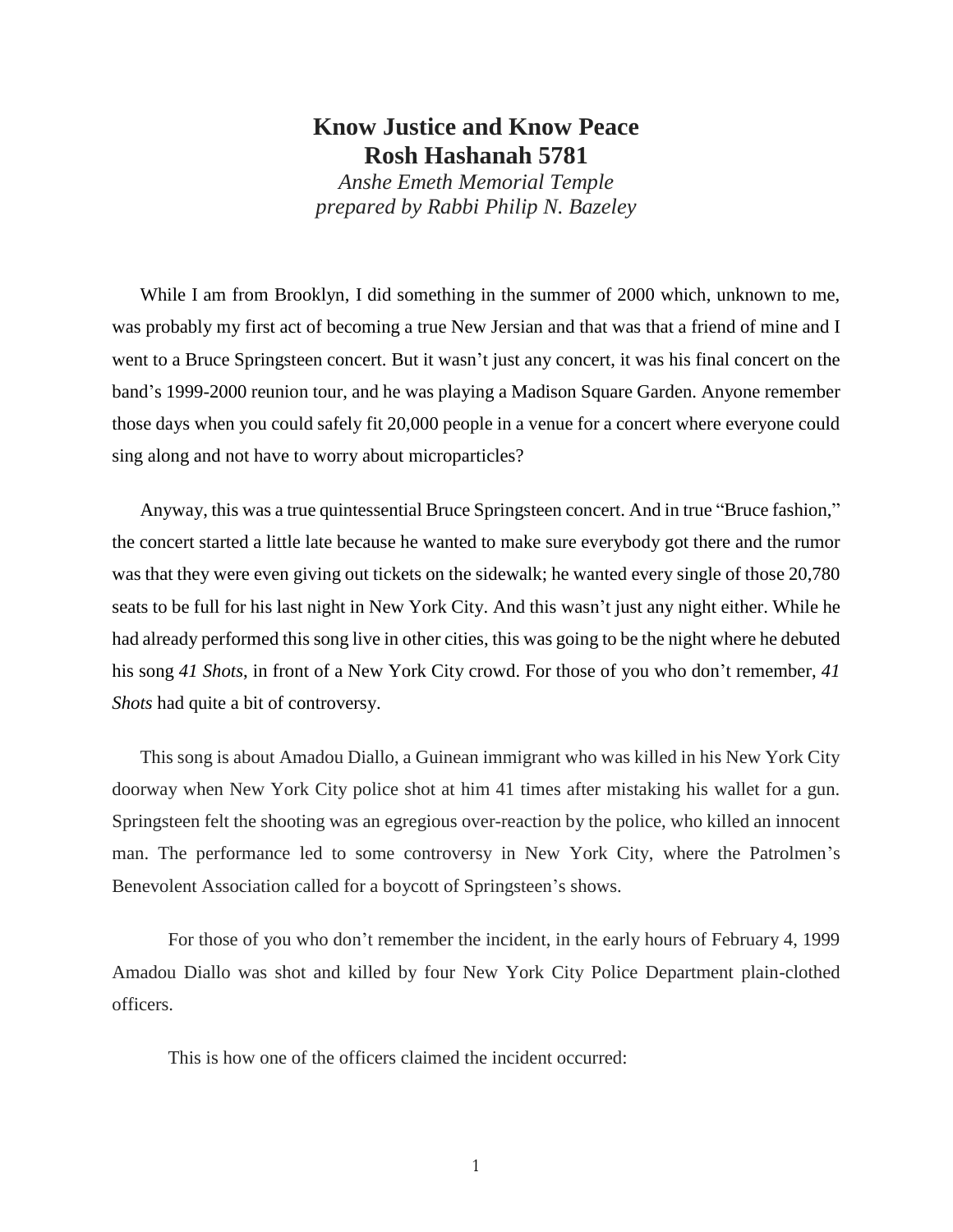Diallo ran up the outside steps toward his apartment house doorway at their approach, ignoring their orders to stop and 'show his hands'. The porch lightbulb was out and Diallo was backlit by the inside vestibule light, showing only a silhouette. Diallo then reached into his jacket and withdrew his wallet. Seeing the man holding a small square object, [one officer] yelled 'Gun!' to alert his colleagues. The officers opened fire on Diallo, claiming that they believed he was holding a gun. During the shooting, the lead officer tripped backward off the front stairs, causing the other officers to believe he had been shot.

Malcolm Gladwell actually dedicated a chapter of his book *Blink; The Power of Instant Thinking* to what occurred and asked the question of how we make judgments. He points out that we make judgments about people every waking minute of the day. "Every waking minute that we are in the presence of someone, we come up with a constant stream of predictions and inferences about what that person is thinking and feeling....In the early hours of February  $4<sup>th</sup>$ , 1999, however, the four officers cruising down Wheeler Ave failed at this most fundamental task. They did not read Diallo's mind.

## Gladwell continues…

These kinds of mistakes were not anomalous events. Mind-reading failures happen to all of us. They lie at the root of countless arguments, disagreements, misunderstandings, and hurt feelings. And yet, because these failures are so instantaneous and so mysterious, we don't really know how to understand them. In the weeks and months that followed the Diallo shooting, for example, as the case made headlines around the world, the argument over what happened that night veered back and forth between two extremes. There were those who said that it was just a horrible accident, an inevitable by-product of the fact that police officers sometimes have to make life-ordeath decisions in conditions of uncertainty. That's what the jury in the Diallo trial concluded…On the other side were those who saw what happened as an open-and-shut case of racism…. Neither of these explanations, however is particularly satisfying. There was no evidence that the four officers in the Diallo case were bad people, or racists, or out to get Diallo. On the other hand, it seems wrong to call the shooting a simple accident, since this wasn't exactly exemplary police work. The officers made a series of critical misjudgments, beginning with the assumption that a man getting a breath of fresh air outside his own home was a potential criminal.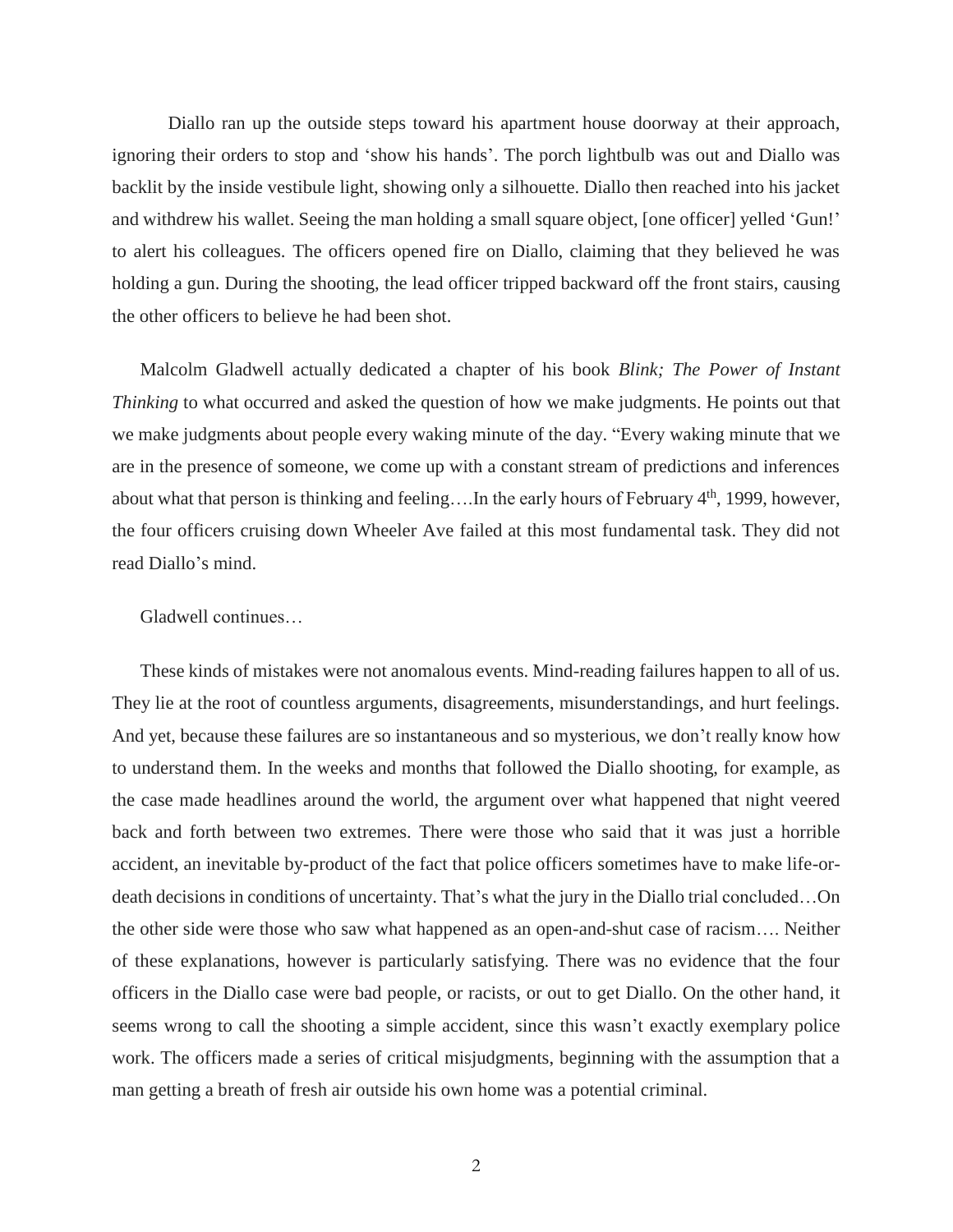The Diallo shooting," according to Gladwell, "falls into a kind of grey area, the middle ground between deliberate and accidental. Mind-reading failures are sometimes like that. They aren't always as obvious and spectacular as other breakdowns in rapid cognition. They are subtle and complex and surprisingly common, and what happened on Wheeler Ave is a powerful example of how mind reading works – and how it sometimes goes horribly wrong." <sup>1</sup> The four officers fired 41 shots with semi-automatic pistols, striking Diallo 19 times. And those 41 shots all happened in about 2 and a half seconds.

I think the death of George Floyd affected us as a society not because it was yet another black death by a police officer. Diallo happened a little over 20 years ago and there have been countless scenarios of police getting it wrong since then. No, I think what disturbed many of us to our core, affecting even police officers with anger over this man's death, was that we watched it. We watched it for 8 minutes and 46 seconds. Not 2 and half seconds. He was not resisting arrest. He was handcuffed. He was laying there with a knee against the throat for 8 minutes and 46 seconds. 16 times he said "I can't breath" and cried for help. Even when the paramedics came, Officer Chauvin continued to apply pressure. After 8 minutes and 46 seconds he gets off of Floyd and they move a limp George Floyd onto a stretcher.

These are two very different cases of a black man dying at the hands of a police officer. I bring this up not because I'm condemning the police, I'm not. I'm condemning a society that allows it. Racism is in every part of our society and many of us try to avoid talking about it as much as possible. We try to deny the validity of its presence or attempt to believe that there are other factors that allowed some action to occur. In the Diallo case we acknowledge the profound sadness of what a tragedy it was, and we tried to understand how something like this could happen. Gladwell expounded greatly on how the event simply broke down, not as a way of excusing it, but as a way of understanding it. And then we went on with our lives. Shame on us.

When looking at the Floyd case I have heard many use the "well what about argument." "Well, what about the fact that he was trying to buy a pack of cigarettes with a counterfeit twenty?" That doesn't work for me. The same is true for countless others like that of the late Eric Gardner, "Well if he wasn't selling loose cigarettes then this wouldn't have happened." For me, this then brings

 $\overline{a}$ 

<sup>1</sup> Gladwell, Malcolm. *Blink: The Power of Thinking without Thinking.* New York, Little, Brown and Company. pgs.194-197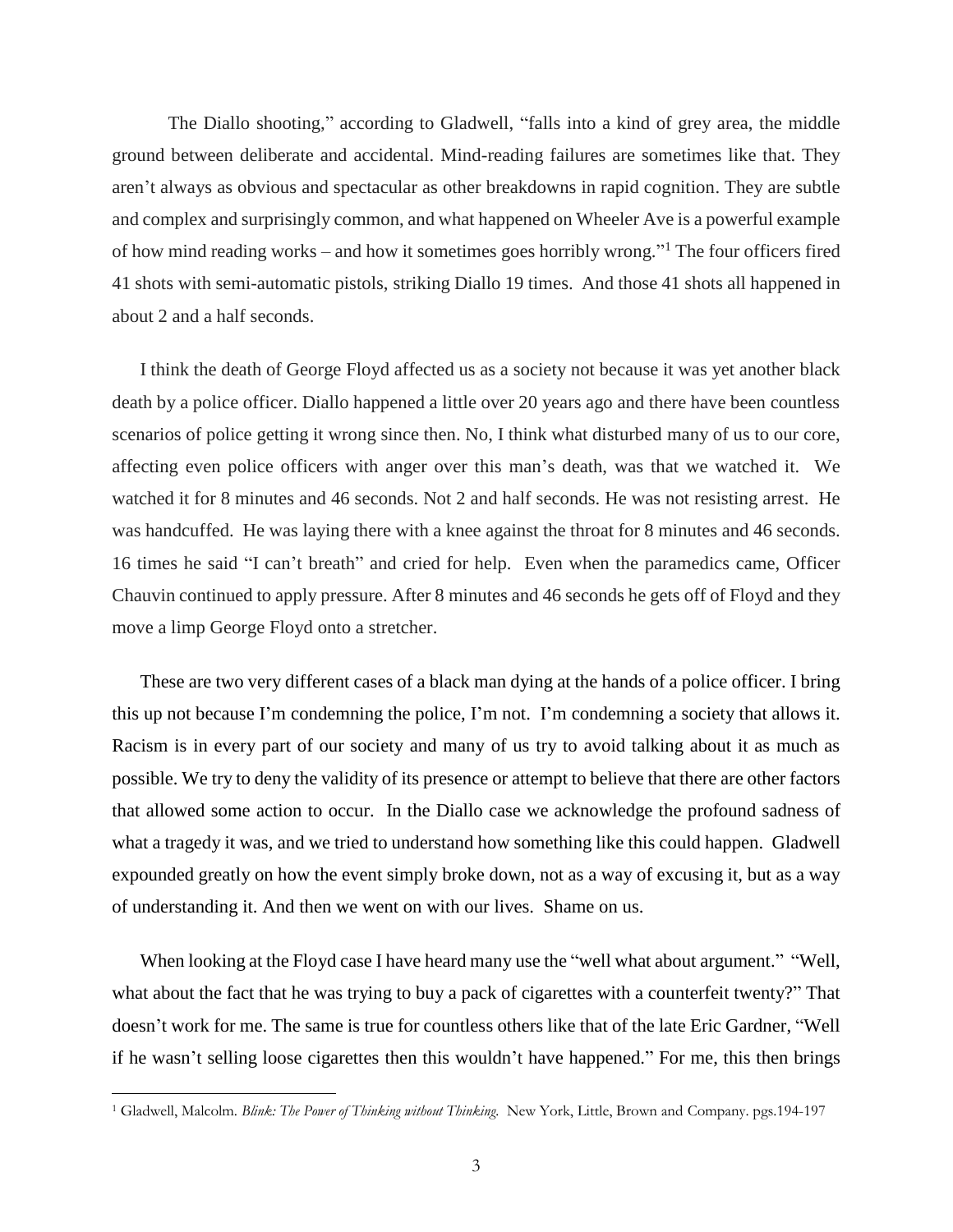up the counter argument entitled, "even if" Even if that's true, neither of these cases merit death. But bringing up these excuses, the "what abouts?" let's us not talk about racism. Why is it that we're still wrestling with one of the oldest sins of America? Because even while we condemn it, even while we acknowledge that racism still exists, we are not willing to have substantive conversations about it. We are not willing to take a good hard look at ourselves in our society.

I have attended many marches and rallies over the years, not only as a rabbi, but for as long as I can remember. Since my first march I've always heard the chant "No justice / No peace." Meaning if there isn't any justice, there will never be peace. However, this last spring during a car caravan protest around the death of George Floyd, there was a child in the backseat of a car who was holding up a sign that said "Know justice / Know peace," but it was spelt out "K-N-O-W Justice / K-N-O-W Peace." How absolutely profound of that child. And in all my years of protests it never occurred to me that it could be K-N-O-W that we were shouting.

It reminded me of a quote from Pirkei Avot:<sup>2</sup> Rabban Shimon ben Gamliel says: On three things the world stands: on judgment, and on truth, and on peace, as it is said (Zechariah 38:16): "These are the things that you are to do: Speak the truth to one another, and render true and perfect justice in your gates." In other words, "K-n-o-w justice, k-n-o-w peace." Peace and justice are inextricably linked. The book of Makkot from the Babylonian Talmud tells us that Isaiah establishes for us that all the 613 commandments are based solely upon two of them: "Observe justice and perform righteous acts towards one another."<sup>3</sup> In other words, "know justice, know peace." And how often do we quote Deuteronomy 16:19 and 20? "You shall not judge unfairly: you shall show no partiality; You shall not take bribes for bribes blind the eyes of the wise and perverts the words of the innocent. Justice, justice shall you pursue that you may thrive and occupy the land that Adonai your God is giving you." Know justice, know peace.

These commandments of seeking justice in order to obtain peace have no conditions of personhood. It's not: seek justice for Jews. It's not: seek justice just for whites. We as Jews are commanded to seek justice for everyone. That we all have a right to live in an equitable society

 $\overline{a}$ 

<sup>2</sup> Pirkei Avot 1:18

<sup>3</sup> BT Makkot 24a:27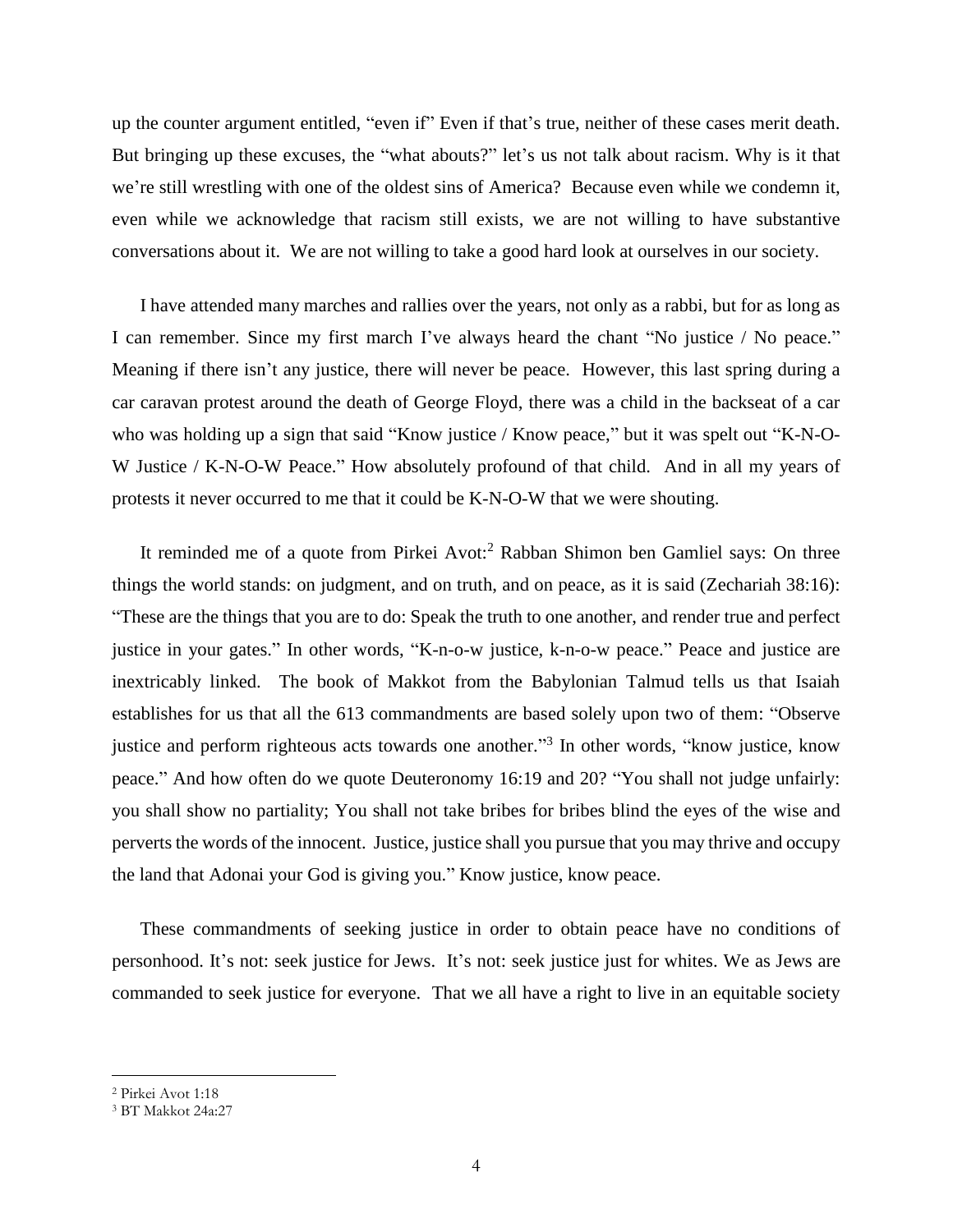and that, as Jews, it is incumbent upon us to foster that equitable society for all. I can think of no more important prayer this High Holy Day season than that of the communal *Vidui.*

Our *Vidui* or confessional prayer, is not in the singular. The *Ashamnu* prayer is written in the plural tense signifying that we as a community have done something wrong. The tense ends with "nu" *Ashamnu*, *Bagadnu*, We have sinned: we have betrayed. Then there are the *Al Cheit* prayers: *Al cheit shecatanu* for the sin *we* have sinned before you. It's not *al cheit shechatati*, for the sin I have committed before you.

We also don't read the prayer book in a way where we omit the sins we didn't commit. "We have oppressed.' Nope not me, skip. 'We have been violent.' Nope again. 'We have scoffed,' okay, maybe that one." These prayers are meant to remind us that we, as Jews, are responsible for the well-being of our society. That all must know justice so that all may know peace. Because as a society, we have been violent, we have oppressed, we have been racist and xenophobic, and we have absconded responsibility for it. This is not a police issue, this is not a government issue, this is an "us" issue. We have sinned, we have wronged, and we need to change.

In *Parashat Shelach- Lecha* we are reminded of the spirituality behind the *tzitzit* of the *tallis.* The line about wearing *tzitzit* on our garments found in the portion is also found within the longer version of the *Shema* and *V'ahavta* prayers. In the extended passage, these sacred strings - these sacred knots - are linked to the performing of *mitzvot*, and the hope to make the world a better place.

There is a Chasidic interpretation of the *tzitzit* that says that that when a Jew looks at them, they should remember their sacred purpose in the world. The *tzitzit* are supposed to strengthen our hearts to embrace the sacred dimension of life. These knots bind us to our sacred obligations.

I must admit, my heart is knotted with what is happening with our world. There are numerous knots found in our American society: the knots of pain and sadness we feel as we look out and see innocent loss of life; the knots of pain as we look out and see chaos in the streets; the knots of uncertainty as we ask the question of when will this all get better; the knots of division and strife that plague too many homes and neighborhoods; the knots of bureaucracy which prevent the evolution of progress. These knots seem as though they will never come undone. At times they